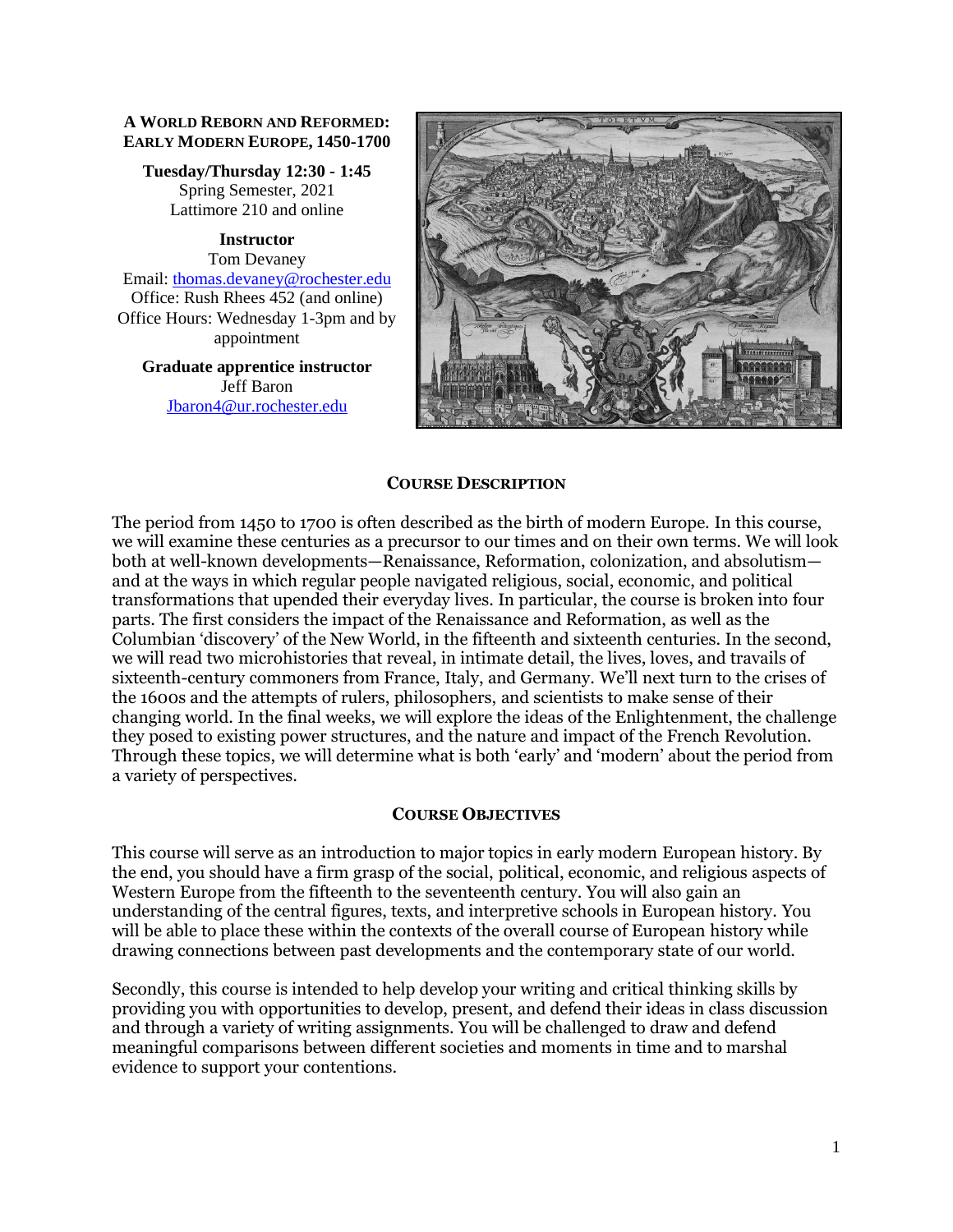#### **GENERAL COURSE INFORMATION**

Due to the current circumstances, this is a hybrid course. This means several things. First, those who either prefer or need to take the course entirely online are able to do so – please do let me know if this is your intent. Second, the maximum socially-distanced capacity for the room is 15, and there are currently far more students than this enrolled. It is likely, then, that we will have to divide into groups in which students attend in person on some days and join online on others. How this will work in practice will depend on final enrollment and on the number of students completely online. Further details will be forthcoming. When you are not attending in person, I expect that you will join the class via zoom unless circumstances (such as time zone) preclude this. All class sessions will be recorded on zoom.

#### **PRACTICAL DETAILS**

*Technical requirements:* I have designed this course to not require much in the way of specialized software. You will, however, need a computer, webcam, and stable internet connection in order to be able to participate in Zoom meetings, download and watch recorded lectures (via Panoptico links), and access readings and other course materials. If you can, please try to minimize internet usage in your household during these sessions in order to maximize bandwidth for lecture and camera.

*Course Website:* Much of our work will be coordinated through the course's Blackboard site. Please check this regularly.

*Communication:* Please come speak with me if you have any questions or concerns about the class. I can be more understanding of your needs if you bring them to my attention before they become a serious problem. Please contact me to schedule a time for us to discuss via Zoom. You may also communicate with me by e-mail.

*Attendance:* Attendance at all class meetings, either in person or via zoom, is expected. However, if personal circumstances (such as being in another time zone) make this impossible, please see me regarding opportunities for asynchronous work. If at all possible, please have your video turned on during these sessions. It is fine to use a virtual background. If you must miss one of these sessions for an unavoidable reason, please let me know in advance.

*Recording of class meetings:* It is University policy that all of our Zoom sessions be recorded, so that students can access them as needed. I will delete all of these recordings at the end of the course.

*Credit hours:* The College's credit hour policy on undergraduate courses is to award 4 credit hours for courses that meet for the equivalent of 3 periods of 50 minutes each week. Students enrolled in HIST 106/GSWS 126 are expected to devote at least additional one hour each week to closely examining the readings and/or researching in depth their topics for the final paper.

#### **ACCOMMODATION AND SUPPORT**

*Accommodations:* I encourage you to talk with me about any concern or situation that affects your ability to complete your academic work successfully. Students requiring accommodations should contact the Center for Excellence in Teaching and Learning, 1-154 Dewey Hall, 585-275- 9049. You can learn more about the process at:

[www.rochester.edu/college/cetl/undergraduate/disability.](http://www.rochester.edu/college/cetl/undergraduate/disability)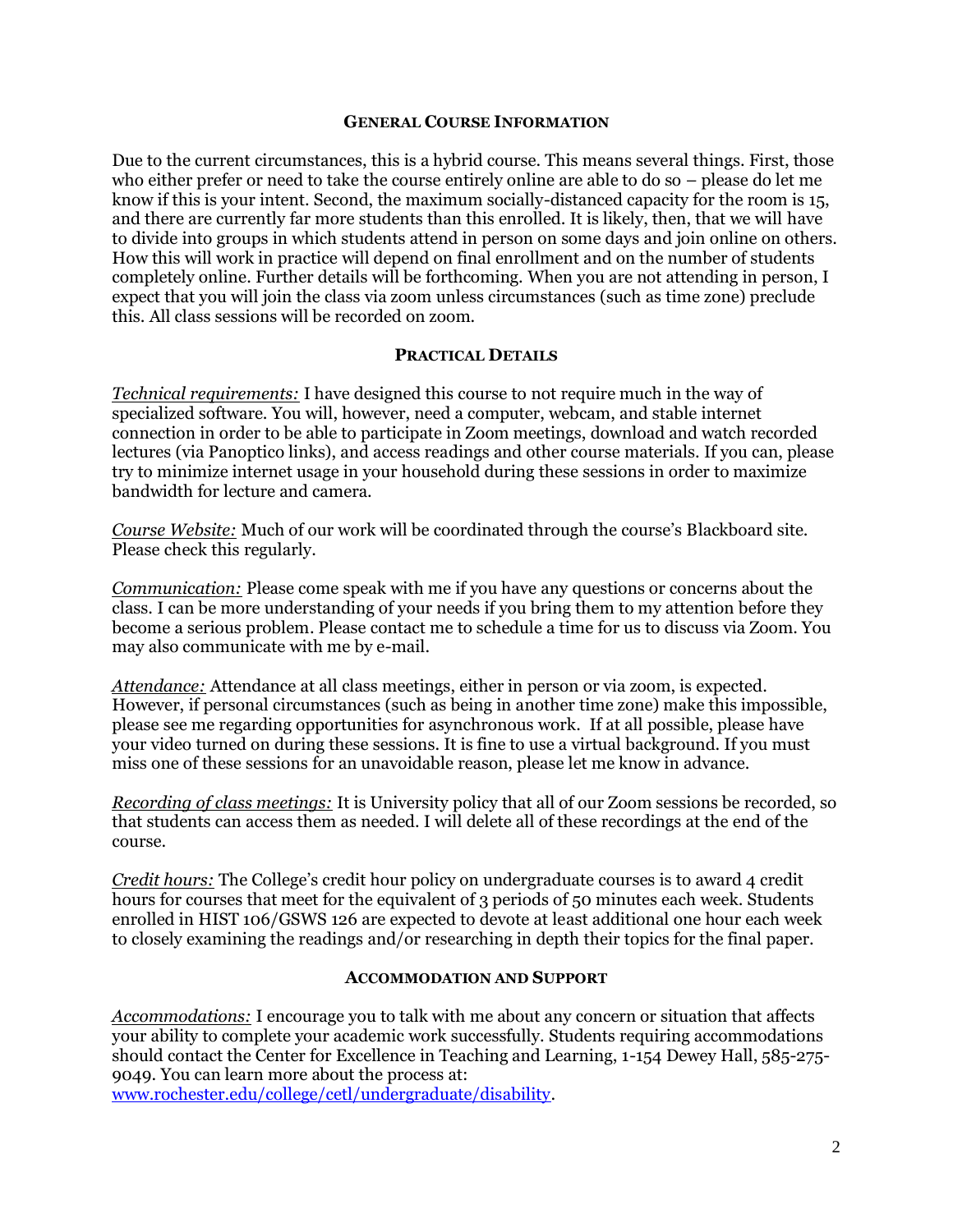*Academic Honesty:* All assignments and activities associated with this course must be performed in accordance with the University of Rochester's Academic Honesty Policy. More information is available at: [www.rochester.edu/college/honesty/.](http://www.rochester.edu/college/honesty/) You are encouraged to discuss course readings and assignments with your fellow students. However, all written work must be done independently and not in collaboration with another.

*Writing Help:* We will discuss each writing assignment in detail. I am also always willing to talk about writing assignments individually: to help you plan an essay, work through the process, or go over a past paper. Another very useful resource is the U of R Writing and Speaking Center, which is dedicated to helping writers at all skill levels to improve. You can schedule an online appointment with a writing tutor at [https://writing.rochester.edu/tutoring/virtual](https://writing.rochester.edu/tutoring/virtual-tutoring.html)[tutoring.html.](https://writing.rochester.edu/tutoring/virtual-tutoring.html)

#### **READINGS**

The course texts (listed below) are available for purchase at the bookstore or online. We will also read many additional texts not on this list. These will be available on the Blackboard site and are marked accordingly in this syllabus. Please be aware that, because of its scope, this course will not provide a detailed 'play by play' of European history. For those of you without a strong background in history, the recommended textbook will be a helpful resource that provides the necessary context for the readings we discuss in class. This will be available for purchase and on library reserve.

Required:

- Carlo Ginzburg, *The Cheese and the Worms* (Johns Hopkins, 1992) ISBN 0801843871
- Steven Ozment, *The Burgermeister's Daughter* (Harper, 1997) ISBN 9780060977214
- Natalie Zemon Davis, *The Return of Martin Guerre* (Harvard, 1983) ISBN 0674766911
- Peter Morton, ed., *The Trial of Tempel Anneke: Records of a Witchcraft Trial in Brunswick, Germany, 1663*, 2nd edition (Broadview, 2017) ISBN 9781442634879

Recommended:

• Merry E. Wiesner-Hanks, *Early Modern Europe, 1450-1789* (Cambridge, 2006) ISBN 9780521005210.

#### **ASSIGNMENTS**

**Papers:** In this course, you will write five briefs (1 page), one short paper (4-5 pages), and one research paper (7-9 pages).

*Briefs:* These are concise and critical responses to the day's readings that explore issues, themes, or ideas that strike you as noteworthy for whatever reason. Each brief should develop an argument centered on a single concept from one of the readings (it is often more useful to consider a section or even a short passage than to try to address the entire text). You might also compare the reading for the day with other texts we've encountered or relate it to larger questions that have come up in class. The purpose of this assignment is twofold. First, it is excellent practice for identifying relevant aspects of the reading, for writing concisely, and for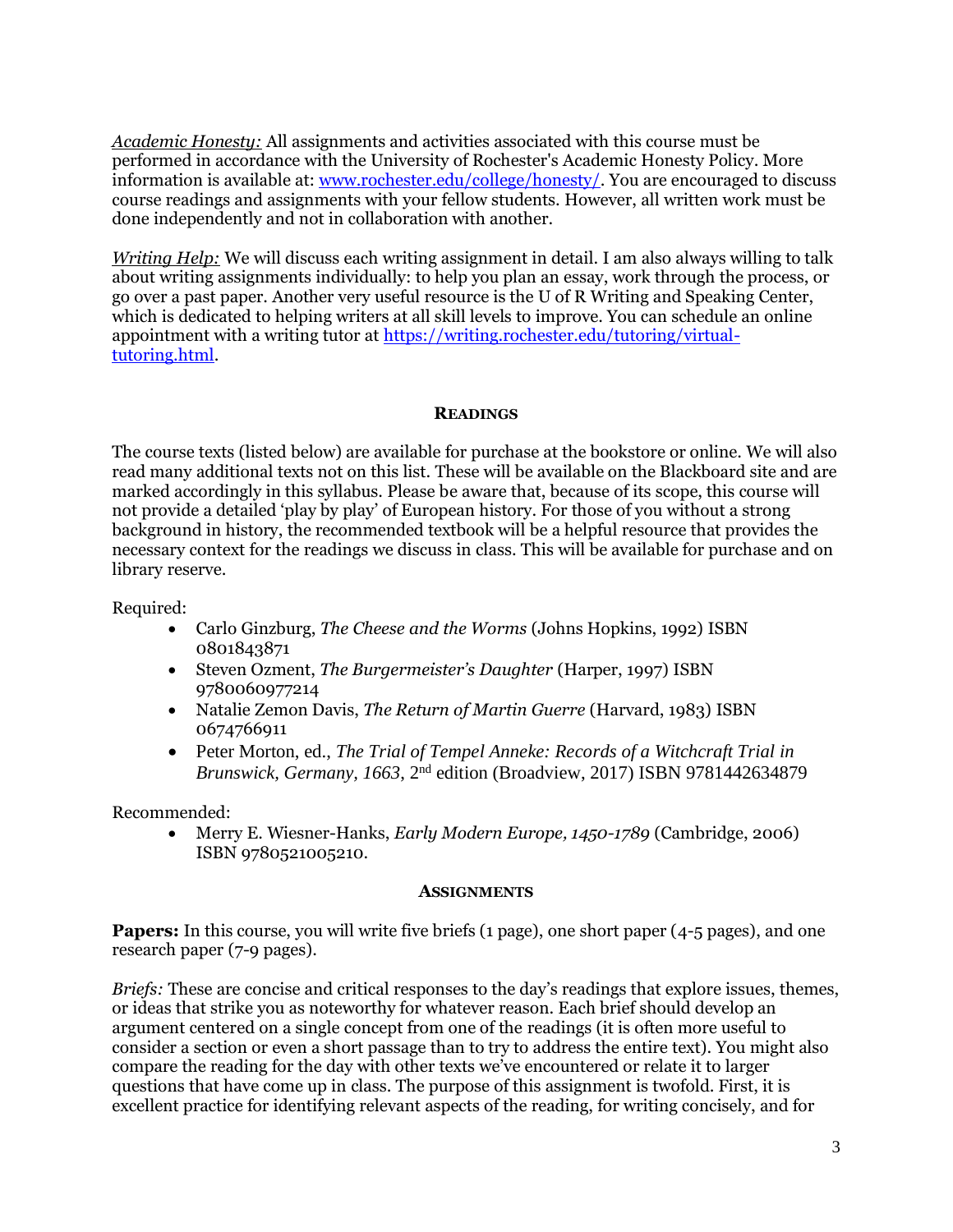developing coherent and focused written arguments. Second, your briefs should provide you with observations and questions that you can contribute to class discussion. I will divide the class into three groups during the couple of weeks. Please be sure to check the syllabus for the dates when your group will be writing briefs. **Since these are meant, in part, to stimulate class discussion, I will not accept late briefs.** 

To get you started, here are some possible questions to address in your briefs:

- What is the social identity (including gender) of the author?
- What is the object or topic of the passage?
- What is the author's agenda or purpose?
- What argument does the author make; what is his or her logic?
- What evidence does the author use to support that argument?
- What is not mentioned?

*Short paper:* We will read three 'microhistories', or close studies of individual lives (Ozment, *Burgermeister's Daughter*; Davis, *Return of Martin Guerre*; and Ginzburg, *Cheese and the Worms*). Each of these cases concerns people who came before legal authorities and whose circumstances were therefore recorded (that's why we know about them). Microhistory has been alternatively praised as a means of examining the lives of those who tended not to write things down and condemned as overly speculative. Please comment on historical truth as you understand it in *one* of these examples. For help getting started or thinking about the issues, you may wish to read through Davis's article "On the Lame" and Finlay's article, "Refashioning of Martin Guerre."

*Research paper:* You will also research and write a paper (7-9 pages) on any topic related to the history of early modern Europe from 1450 to 1700, chosen in consultation with me. We will discuss the specifics of the project in detail, addressing the best ways to approach selecting a topic, finding the appropriate sources, and developing an effective, convincing argument. Partway through the semester, you will develop a research proposal that will consist of one-totwo paragraph descriptions of two potential topics, each of which will also include an annotated bibliography listing one secondary and two primary sources.

**Participation:** You should come to class, whether in person or via Zoom, having read *and* thought about the assigned readings so that you are prepared to discuss them. Simple attendance is not enough; there is no such thing as passive participation. I expect and I encourage a diversity of perspectives, as well as honest and respectful disagreement. If you are having difficulties speaking up in discussion, please come see me and we will develop some strategies together.

*Debates:* In this class we will have two debates, each focused on a contentious historical question. We will discuss the format and logistics of these debates prior to the first one, but you will know which side of the debate you are on in advance, and you should approach the readings with this in mind. The point of these debates is constructive disagreement, not victory, so you should aim to present your case effectively and challenge your opponents but also be ready to identity points of convergence or possible compromise.

*What does effective class participation look like?* In terms of grading, the following rubric roughly outlines my expectations:

A: regular class attendance, always fully prepared (= having completed *and* thought about the readings), regularly contributes positive, thoughtful comments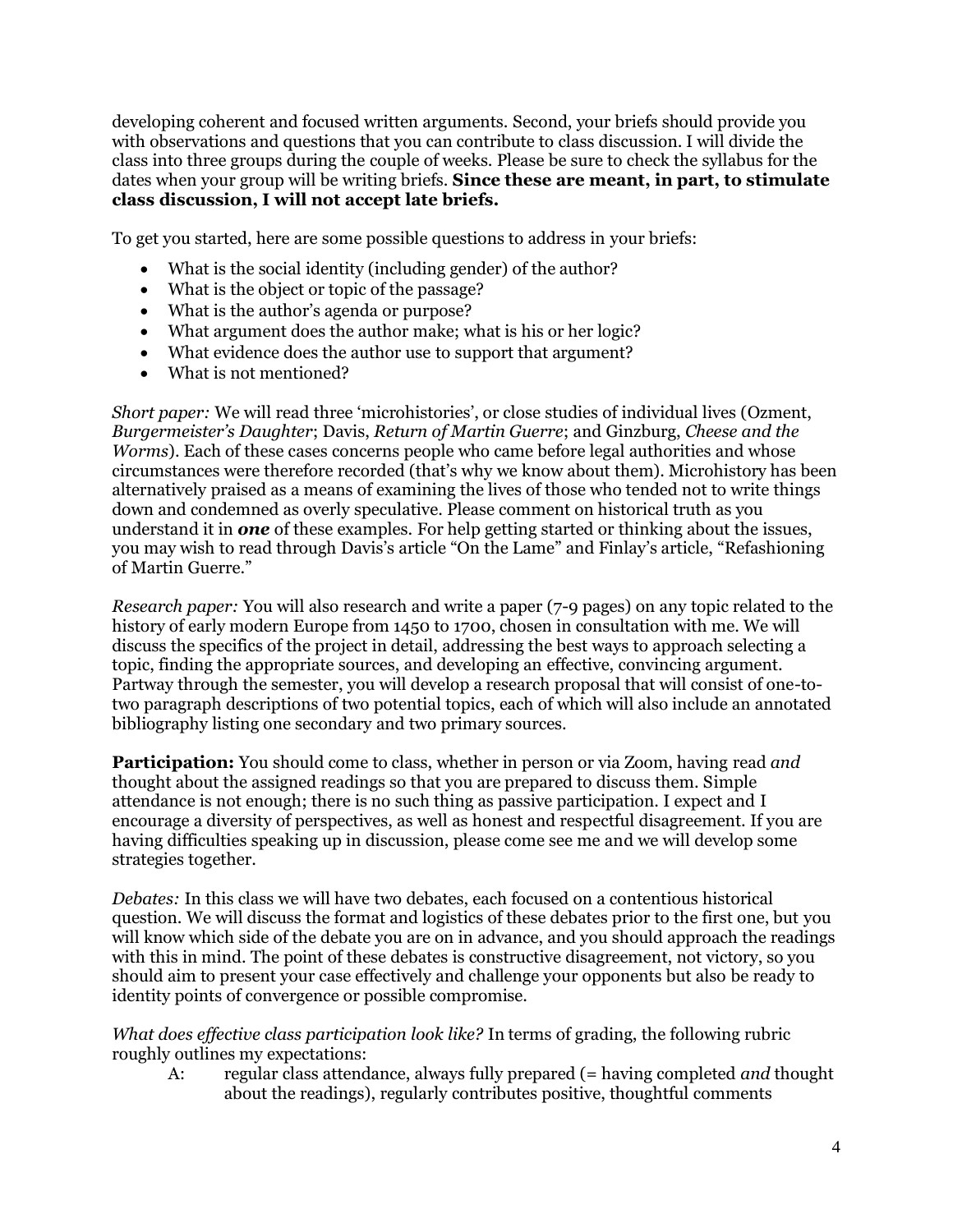- B: regular class attendance, usually prepared, makes a sincere effort to contribute often
- C/D: several absences, inconsistent preparation, occasional contributions to discussion
- F: many absences, usually unprepared, vague or rare contributions

#### **GRADING**

| Participation, attendance, and debates: | 30%                                   |
|-----------------------------------------|---------------------------------------|
| Briefs:                                 | $25\%$ (5% each)                      |
| Short paper:                            | 15%                                   |
| Research paper:                         | $30\%$ (proposal 5%, final paper 25%) |

#### **SCHEDULE OF WEEKLY MEETINGS AND READINGS**

#### **Part 1: Intellectual, Social, and Religious Transformations**

Tues – Feb. 2: Introduction to the course, to each other.

#### *The Renaissance*

Thurs – Feb 4: Tradition, innovation, and individualism in the Italian Renaissance

- Ugolino Verino, "The Glories of a New Golden Age," and Leonardo Bruni, "The Republican Legacy," in *Images of Quattrocento Florence*, ed. S.U. Baldassarri and A. Saiber (Yale, 2000), 12-17 and 92-95 **(on Blackboard)**
- Jacob Burkhardt, *The Civilization of the Renaissance in Italy* (New York, 2002), 11-26 **(on Blackboard)**
- Giovanni Pico della Mirandola, *Oration on the Dignity of Man* (excerpts) **(on Blackboard)**
- Lorenzo de Medici, "Paternal Advice to a Cardinal" **(on Blackboard)**

## Tues – Feb 9: **Debate: Did women have a Renaissance?**

- Laura Cereta, *Collected Letters of a Renaissance Feminist*, ed. D. Robin (Chicago, 1997), pp. 72-86 **(on Blackboard)**
- Veronica Franco, *Poems and Selected Letters*, ed. Jones & Rosenthal (Chicago, 1998): Letter 22, "A Warning to a Mother Considering Turning her Daughter into a Courtesan," pp.37-40 **(on Blackboard)**
- Dale Kent, "Women in Renaissance Florence," in *Virtue and Beauty: Leonardo's*  Ginevra de'Benci *and Renaissance Portraits of Women*, ed. D.A. Brown (Washington, D.C., 2001), 25-47 **(on Blackboard)**

## *The New World*

Thurs – Feb 11: Encounters **(Briefs, Group A)**

- Christopher Columbus, *Letter to the King and Queen of Spain* (**on Blackboard**)
- Bernal Díaz, *The Conquest of New Spain* (London, 1963), 44-56 and 88-107 **(on Blackboard)**
- Ramón Pané, Peter Martyr, and Alessandro Geraldini on the Carib and Taino people (**on Blackboard**)

Tues – Feb 16: Reactions **(Briefs, Group B)**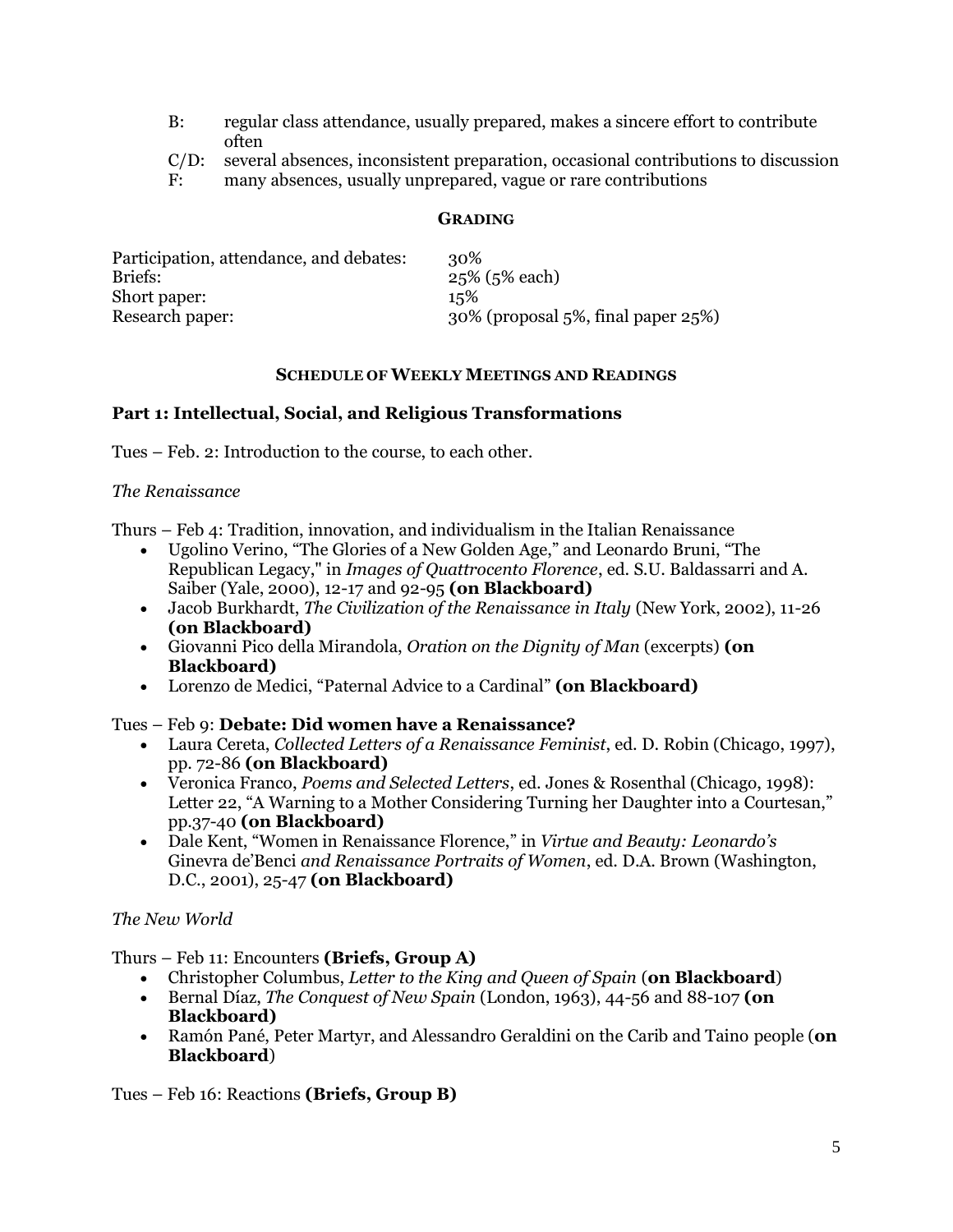- Bartolomé de las Casas. *An Account, Much Abbreviated, of the Destruction of the Indies* (Indianapolis, 2003), 1-25 and 78-88 **(on Blackboard)**
- Montaigne, *On Cannibals*, selection **(on Blackboard)**

# *Christendom Shattered*

Thurs – Feb 18: The Protestant Challenge **(Briefs, Group C)**

- Martin Luther, "On Papal Power, Justification by Faith, the Interpretation of the Bible, and the Nature of the Clergy;" and Ulrich von Hutten, "Resentment of Rome" **(on Blackboard)**
- **(on Blackboard)**
- John Calvin, "The Institutes, Ecclesiastical Ordinances, and the Obedience Owed Rulers," **(on Blackboard)**
- Sebastian Lotzer, "The Twelve Articles of the Peasantry," in *German Humanism and Reformation*, ed. Reinhard Becker (Continuum, 1992), 294-300 **(on Blackboard)**

Tues – Feb 23: Catholic Renewal and Reform **(Briefs, Group A)**

- Ignatius of Loyola; Francis Xavier; and Teresa of Ávila **(on Blackboard)**
- "Canons and Decrees of the Council of Trent;" "Chronicle of Francis I;" and "Examination of Elizabeth Dirks" **(on Blackboard)**
- "The Impact of the Reformations," in *Discovering the Western Past: A Look at the Evidence*, ed. Weisner, 5th edition (Houghton Mifflin, 2004), pp. 299-313 **(on Blackboard)**

## **Part 2: Sixteenth-Century Lives**

## *Town life in Germany*

## Thurs – Feb 25: **(Briefs, Group B)**

• Ozment, *The Burgermeister's Daughter*

## Tues – Mar 2: **(Briefs, Group C)**

• Ozment, *The Burgermeister's Daughter*

## *Family, Village and Identity in France*

## Thurs – Mar 6: **(Briefs, Group A)**

• Davis, *The Return of Martin Guerre*

## Tues – Mar 9: **(Briefs, Group B)**

- Davis, *The Return of Martin Guerre*
- **Suggested:**
	- o Robert Finlay, "The Refashioning of Martin Guerre," *American Historical Review* 93.3 (1988): 553-571 **(on Blackboard)**
	- o Natalie Z. Davis, "On the Lame," *American Historical Review* 93.3 (1988): 572- 603 **(on Blackboard)**

## *Ideas and Inquisition in Italy*

## Thurs – Mar 11: **(Briefs, Group C)**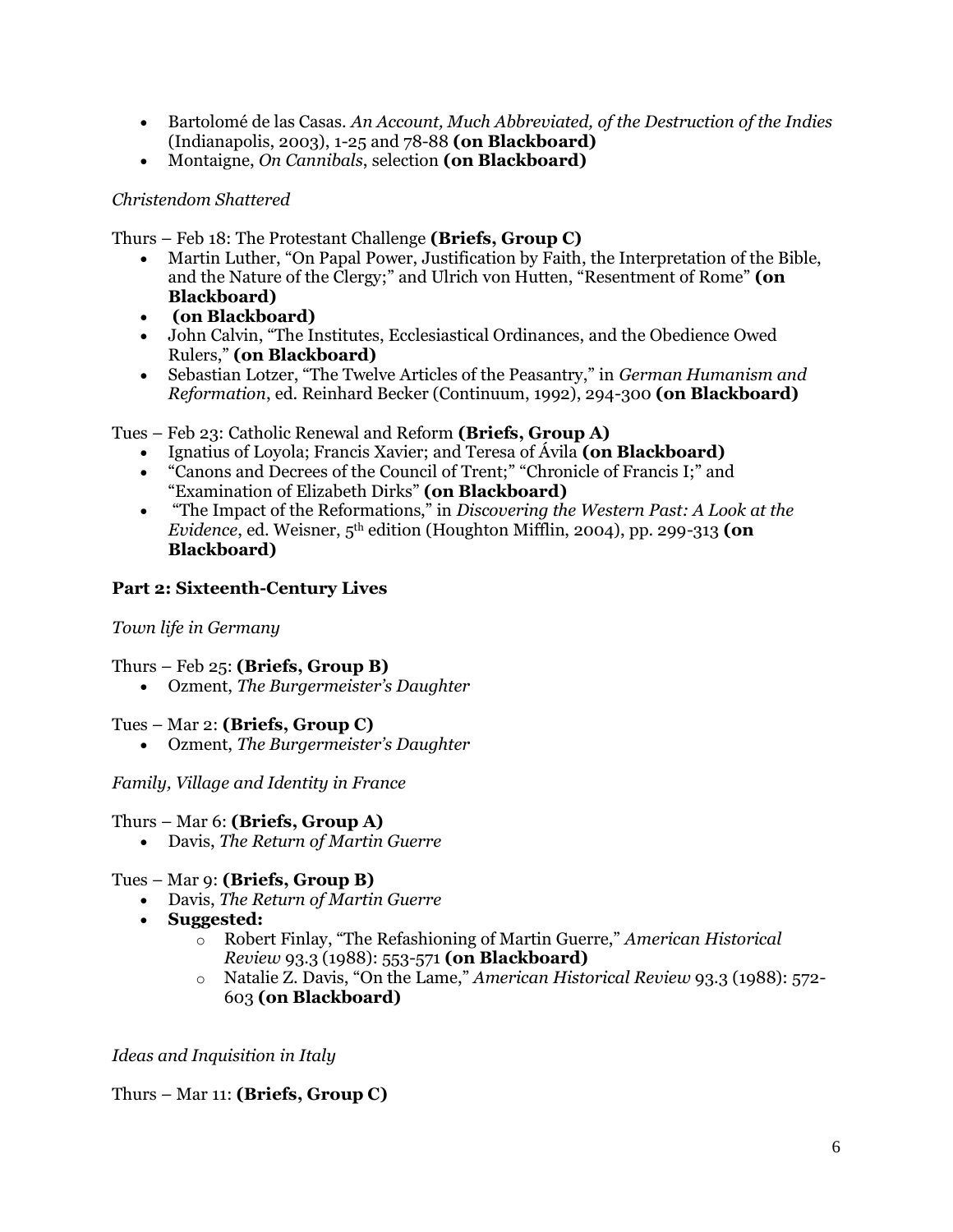• Ginzburg, *The Cheese and the Worms*

# Tues – Mar 16: **Debate: Was Menocchio guilty? (Research paper proposal due)**

• Ginzburg, *The Cheese and the Worms*

# **Part 3: Faith, Knowledge, and Power**

# *Religious Struggles*

Thurs – Mar 18: The Wars of Religion

- Jacques-Auguste De Thou, "The Massacre of St. Bartholomew's Day" **(on Blackboard)**
- "The Sack of Magdeburg," "Diary of Clara Staiger," and "A Soldier's Life in the Thirty Years War," in *The Thirty Years War: A Documentary History*, ed. Tryntje Helfferich (Hackett, 2009) **(on Blackboard)**

Tues – Mar 23: Civil war in England **(Short Paper due)**

- Lucy Hutchinson, *Memoirs of the Life of Col. Hutchinson*, pp. 38-53 **(on Blackboard)**
- Gerrard Winstanley, "The True Levellers Standard Advanced" **(on Blackboard)**
- Hugh Trevor-Roper, "The General Crisis of the Seventeenth Century" (from *Religion, Reformation, and Social Change* [London, 1972]) (**on Blackboard**)

# *Gender and society*

# Thurs – Mar 25: Expectations **(Briefs, Group A)**

- William Gouge, "Of Domestical Duties," Treatises 2, 3, and 4 **(on Blackboard)**
- Patricia Crawford, "The Construction and Experience of Maternity in Seventeenth-Century England," in *Women as Mothers in Pre-Industrial England: Essays in Memory of Dorothy McLaren*, ed. Valerie Fildes (Routledge, 1990), 3-37 **(on Blackboard)**

## Tues – Mar 30: **Study Break Day (no class)**

## Thurs – Apr 1: Deviance' **(Briefs, Group B)**

- Katherine Park and Lorraine Daston, "The Hermaphrodite and the Orders of Nature: Sexual Ambiguity in Early Modern France," *GLQ* 1 (1995): 419-38 **(on Blackboard)**
- Mary Elizabeth Perry, "Deviant Insiders: Legalized Prostitutes and a Consciousness of Women in Early Modern Seville," *Comparative Studies in Society and History* 27 (1985), 138-158.

## *Gender and Religion*

## Tues – Apr 6: Witches **(Briefs, Group C)**

• *The Trial of Tempel Anneke* (Broadview, 2006), first half

# Thurs -Apr 8: Witch trials **(Briefs, Group A)**

• *The Trial of Tempel Anneke*, second half

## *Europe and the World*

## Tues – Apr 13: The Atlantic System **(Briefs, Group B)**

- John Elliott, *Spain and its World, 1500-1700* (Yale, 1989), pp. 7-26 **(on Blackboard)**
- "The Atlantic Slave Trade" **(on Blackboard)**